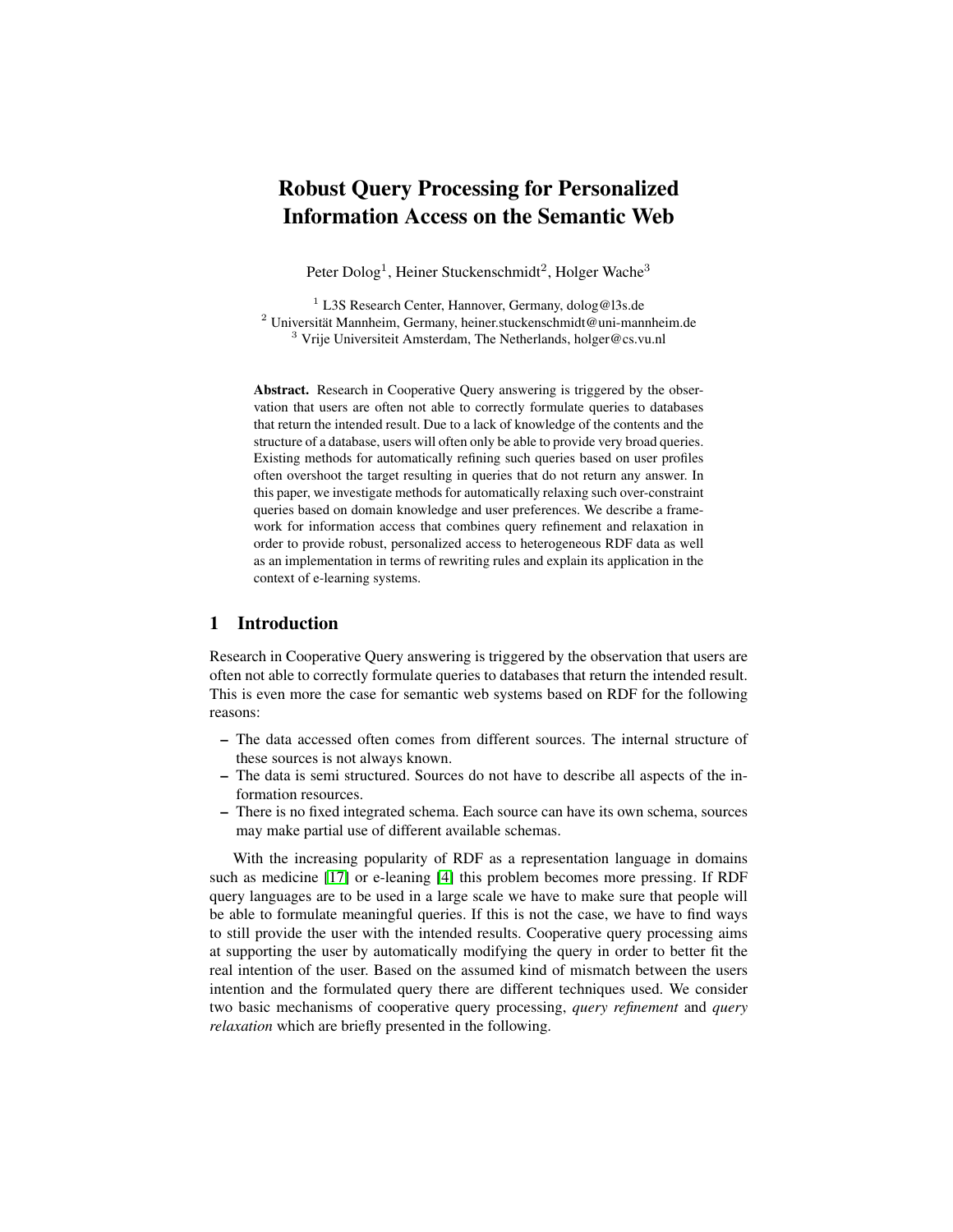#### 1.1 Query Refinement and Relaxation

Due to a lack of knowledge of the contents and the structure of a database, users will often only be able to provide very broad queries, for example in terms of the type of the objects she wants to retrieve and maybe one or two properties. Taking an example from the domain of e-learning, the user might be able to specify that she is looking for a lecture on the Java Programming Language. Learning resources, however, are often annotated with a fair amount of metadata that specifies important information such as the assumed level of expertise and required previous knowledge. In order to select learning resources that are suited for the user, these additional properties have to be specified in the query as well. Dolog et al [\[4\]](#page-11-1) show that this information can be included into a user query based on a user profile. They describe a method for automatically refining queries with information from the user profile thereby enabling a pre-selection of query answers.

A problem of the automatic refinement of queries lies in the fact that it often overshoots the target instead of too many results an automatically refined query often returns no result at all, because none of the resources exactly matches the users needs. A possible solution to this problem is to successively relax the constraints imposed in the refinement step. Different Techniques for relaxing queries have been proposed in the database area. Gaasterland et al [\[6\]](#page-11-2) provide a unifying view on different relaxation techniques in terms of replacing subexpressions in the query. In previous work we described an approach for relaxing conjunctive queries over description logic knowledge bases by removing conjuncts from the query in a particular order [\[16](#page-11-3)[,18\]](#page-11-4) .

### 1.2 Contributions

In this paper, we build upon existing work on query refinement for personalized information access and extend it in the following ways:

- We describe a framework for information access that combines query refinement and relaxation in order to provide robust, personalized access to heterogeneous RDF data.
- We propose an implementation of the framework in terms of conditional rewriting rules for RDF query patterns.
- We discuss the application of the framework in the context of an existing e-learning system.

#### 2 Background

User queries to the open learning environment will consist of one or several keywords related to the topic the user wants to learn about. The result is a list of learning resources including information about the subject and the title of the resource as well as a description of the content. In order to produce this list, the user request is translated into a query an RDF query language that matches the metadata use to describe learning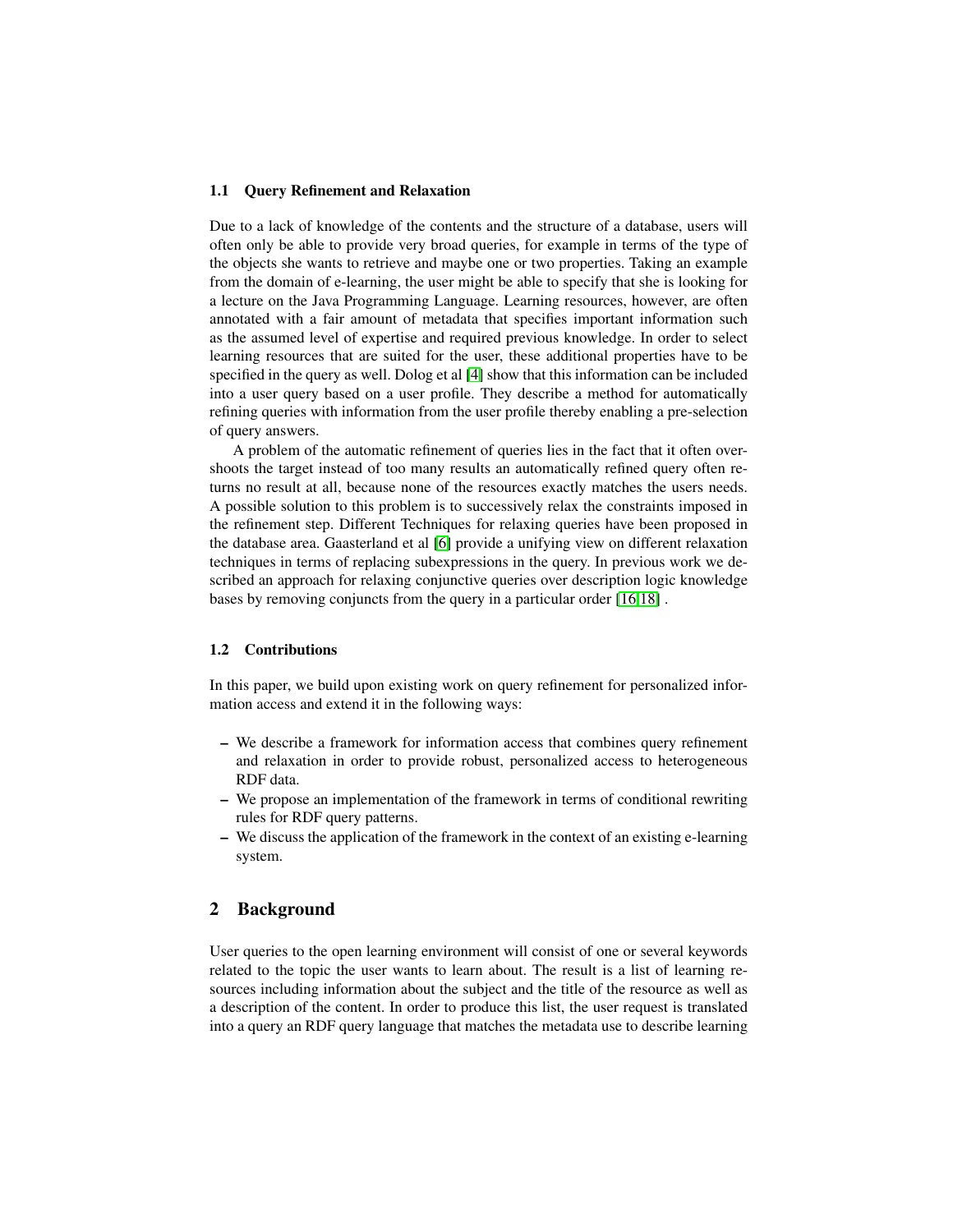resources in the system. Figure [1\(](#page-2-0)a) shows the query corresponding to a user request for "inference engines" in  $SeRQL<sup>1</sup>$  $SeRQL<sup>1</sup>$  $SeRQL<sup>1</sup>$  syntax.

|                                       | $SELECT \times FROM$<br>{Resource} subject {Subject}, |
|---------------------------------------|-------------------------------------------------------|
|                                       | {Resource} title {Title},                             |
|                                       | {Resource} description {Description},                 |
|                                       | {Resource} language {Language},                       |
|                                       | {Resource} requires {} subject {Prerequisite},        |
|                                       | {User} hasPerformance {Performance},                  |
| $SELECT + FROM$                       | {Performance} learning_competency {Competence}        |
| {Resource} subject {Subject},         | <b>WHERE</b>                                          |
| {Resource} title {Title},             | Subject Like "inference engines",                     |
| {Resource} description {Description}, | $Prerequisite = Complete,$                            |
| <b>WHERE</b>                          | Language = $de$ ,                                     |
| Subject Like "inference engines"      | $User = user42$                                       |
| (a) Basic Query                       | (b) Refined Ouery                                     |

<span id="page-2-0"></span>Fig. 1. Rewriting-based Query Refinement

In a second step, the general query shown in figure [1\(](#page-2-0)a) is adapted to better reflect the learning preferences of the user. In this step, the query is refined by extending it with additional constraints that are derived from the user profile. This is done by extending the path expression in the FROM and by adding variable assignments in the WHERE part of the query. Typical additions to a query are a restriction of the language of resources to the preferred language of the user and a general constraint demanding that the user must have all competencies that are required for understanding the resource.

Figure  $1(b)$  shows the result of refining the general query from figure  $1(a)$  with language and competence constraints.

In practice it turns out that the approach of personalization by query refinement suffers from serious problems. In fact problems occur in both steps of the query formulation process. The first problem already occurs when the basic query is formulated. In our open learning repository, this query does not return any result despite the fact that there are 8 resources on the subject. The reason for this is that only about 10% of all resources are completely annotated with subject, title and description. Unfortunately, all 8 potential answers miss at least one of these properties and are therefore not returned as an answer. This problem can be reduced but *making predicates or triples optional in the query*.

Another problem lies in the fact, that the subject assigned to a course does not always correctly summarize the content. In our test data set for example, if the user provides the keyword "Lernen" (German for "learning") no resources are returned despite the fact that there are resources for instance about Bayesian learning and learning in case based reasoning. The problem is here that in the case of the first resource the term learning only occurs in the title, but not the subject. In the case of the second resource, the term only occurs in the description and is mentioned neither in the subject nor the title of the resource. This problem can be used by *replacing predicates in patterns by other ones* based on domain knowledge.

<span id="page-2-1"></span><sup>&</sup>lt;sup>1</sup> http://www.openrdf.org/doc/sesame/users/ch06.html, We omit namespaces for the sake of readability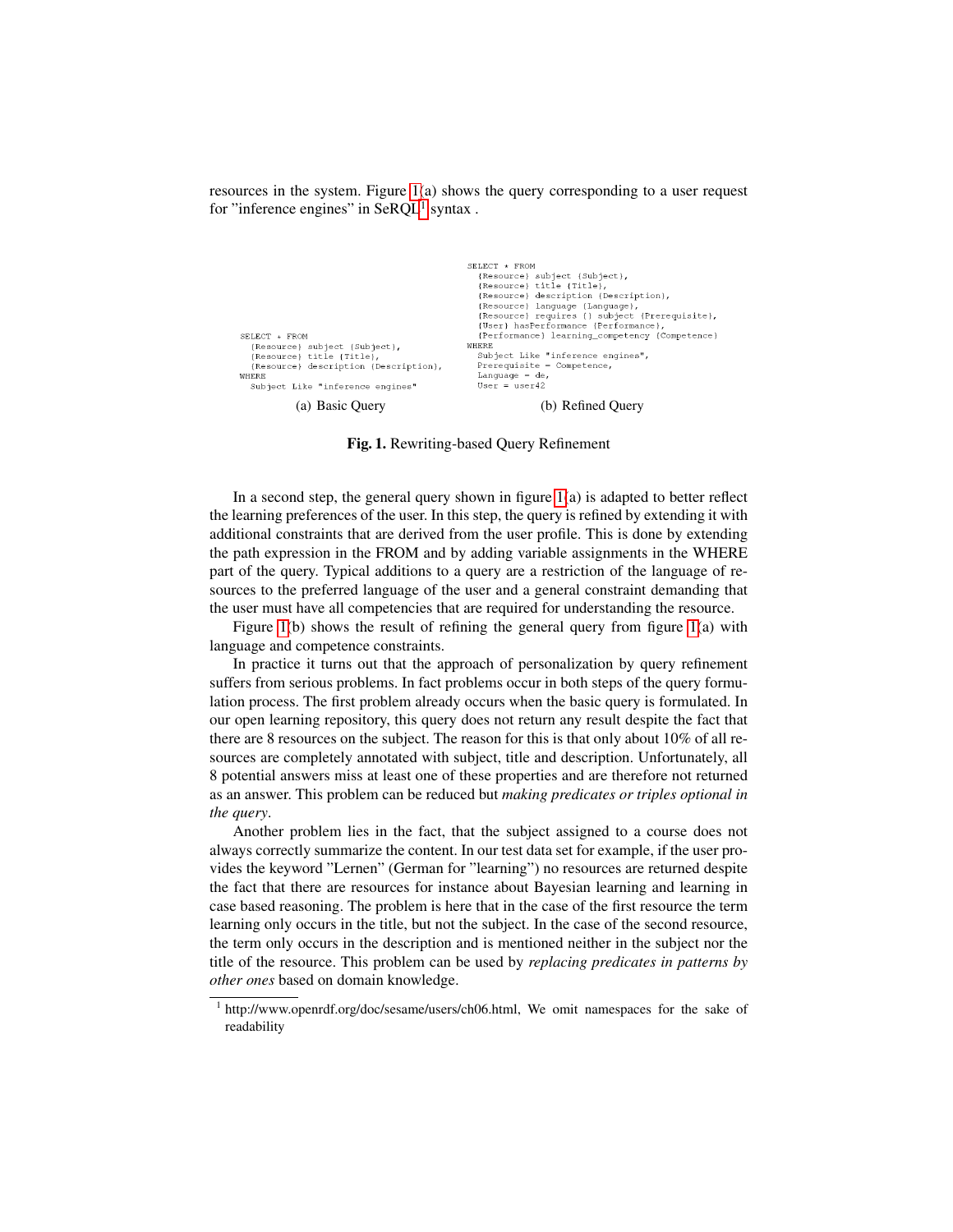We can observe the similar problems in connection with the refinement of the general query based on the user profile as the competence of a user is often defined in terms of learning resources that were successfully mastered by the student. If the subject of previous courses do not exactly match the requirements for a new resource, thus source is excluded from the results even if the topics are very similar. A mechanism for *replacing values in patterns* in query restrictions should be provided to solve the problem by replacing required competence by a similar or more general one. A more general mechanism for approaching this kind of problem is to *replace values by variables and restrict the value of the variable using an appropriate predicate* in the WHERE part of the query.

Further Problems arise from the inflexible nature of the rewriting mechanism that instantiates variables with the preferred value and leaves no room for taking the second best choice if the available resources are for example not in the preferred language, the user does not have all but most of the required competencies or the competencies of the user are not the same but very similar to the required ones. We will come back to these examples when we discuss our solution to the problem.

## 3 Rewriting RDF Queries

We propose an approach for query rewriting based on Event-Condition-Action (ECA) rules (see e.g. [\[13\]](#page-11-5)) to solve the problem of over-constraint queries. This rewriting relaxes the over-constraint query based on rules and in order defined by events and conditions. This has an advantage that we start with the strongest possible query that is supposed to return the "best" answers satisfying most of the conditions. If the returned result set is either empty or contains unsatisfactory results, the query is modified either by replacing or deleting parts of the query, or in other words relaxed. The relaxation should be a continuous step by step, (semi-)automatic process, to provide a user with possibility to interrupt further relaxations. Before we investigate concrete relaxation strategies in the context of our example domain, we first give a general definition of the framework for re-writing an RDF query.

Each resource is annotated with an RDF description which can be seen as a set of triples [\[8\]](#page-11-6). A query over these resources is formulated as triple patterns and a set of conditions that restrict the possible variables bindings in the patterns. Each triple pattern represents a set of triples. The corresponding abstract definition of a query focuses the essential features of queries over RDF; several concrete query languages are based on these ideas including SeRQL which we use in our examples in figure [1.](#page-2-0)

Definition 1 (RDF Query). *Let* T *be a set of terms,* V *a set of variables,* RN *a set of relation names, and* PN *a set of predicate names. The set of possible triple patterns* TR is defined as  $TR \subseteq 2^{(T \cup V) \times (R \mathcal{N} \cup V) \times (T \cup V)}$ . A query Q is defined as the tuple  $\langle M_Q, O_QP_Q \rangle$  *with*  $M_Q, O_Q \in TR$  *and*  $P_Q \subseteq P$  *where*  $M_Q$  *is the set of mandatory pattern (patterns that have to be matched by the result,* O<sup>Q</sup> *is a set of optional pattern (patterns that contribute to the result but do not necessarily have to match the result)* and  $P$  is the set of predicates with name  $PN$ , defined over  $T$ , and  $V$ .

The triple patterns  $M_Q$  in a query  $Q$  determine those ground triples where a substitution  $\tau$  exists ( $\tau$  may also exist for a subset of patterns in  $O_Q$ ). Formally a substitution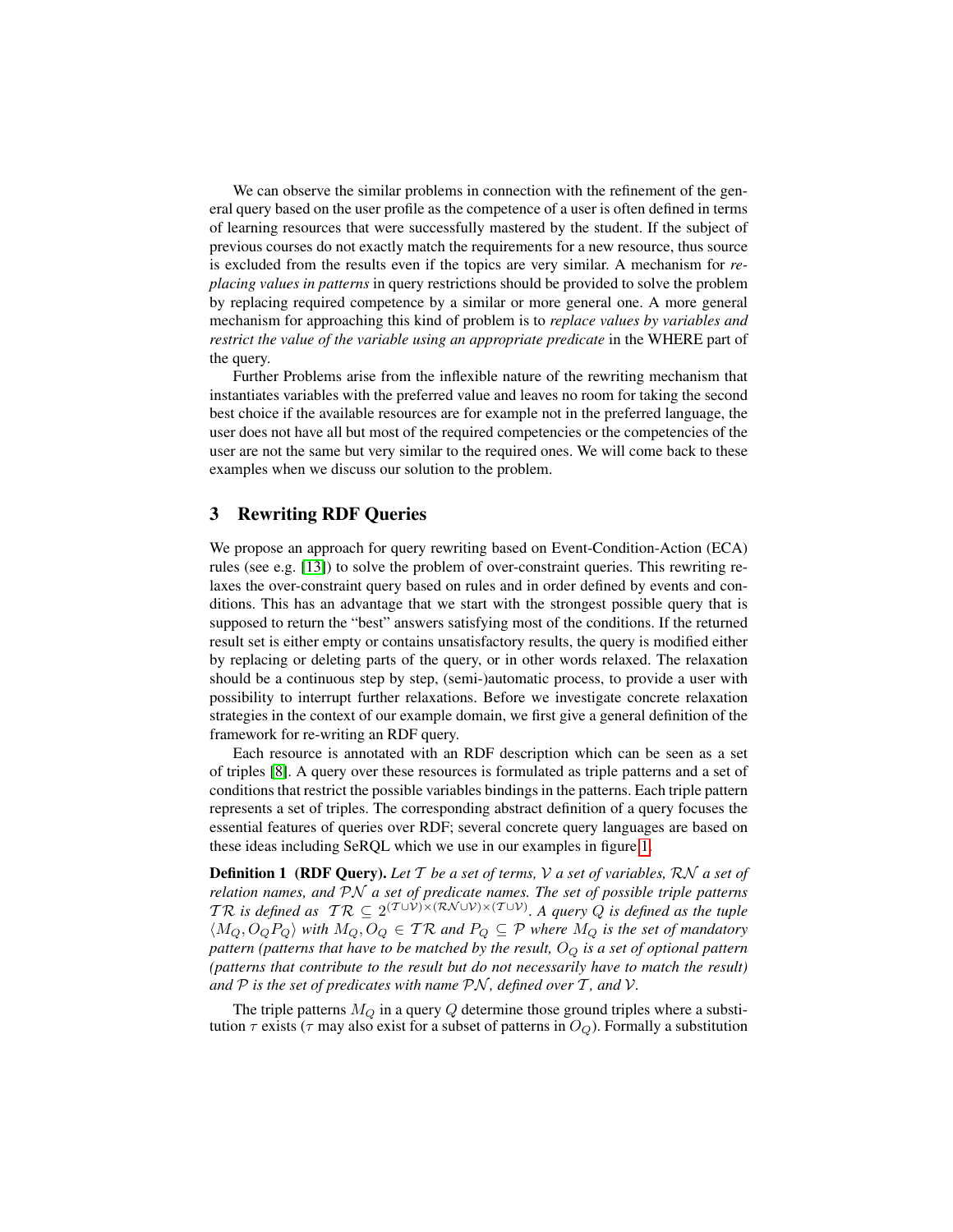$\tau$  is a list of pairs  $(X_i, T_i)$  where each pair tells which variable  $X_i$  has to be replaced by  $T_i \in \mathcal{T} \cup \mathcal{V}$ . Applied to a query, the substitution  $\tau$  replaces variables in  $TR_Q$  with appropriate terms. If  $\tau(M_Q)$  is equal to some ground triples then the substitution is valid. All valid substitutions for  $M_Q$  plus existing substitutions for  $O_Q$  constitute answers to the query. The predicates  $P<sub>O</sub>$  restrict these substitutions additionally because only those bindings are valid answers where the predicates, i.e.  $\tau(P_Q)$ , are also satisfied. The predicates define additional constraints for the selection of appropriate triples. Using this abstract definition, the query in figure [1\(](#page-2-0)a) would be represented as

> $M_Q = (\{(Resource, subject, Subject),$  $(Resource, title, Title)$  $(Resource, description, Description)\},$  $O_Q = \{\}$  $P_Q = \{like(Subject, "inference engines")\}$

where  $Resource, Subject, Title, Description \in V$ , as well  $subject, title, description, "inference engines" \in \mathcal{T}$  and like  $\in \mathcal{PN}$ . Alternatively, we could use variables as placeholders for the relations and assign the concrete relation names to them as conditions that use the equality predicate. The corresponding definition of the example query would be

> $M_Q = \{ (Resource, R1, Subject),$  $(Resource, R2, Title)$  $(Resource, R3, Description)\},$  $O_Q = \{\}$  $P_Q = \{R1 = subject, R2 = title, R3 = description,$  $like(Subject, "inference engines")\}$

where  $Resource, Subject, Title, Description, R1, R2, R3 \in V$ , subject, title, description, "inference engines"  $\in \mathcal{T}$  and like,  $=\in \mathcal{PN}$ . This later representation can be seen as a normal form for queries that makes it easier to formulate re-writings in a general way. For sake of readability we will refer in the following to the original form instead of the normal form.

Based on the abstract definition of an RDF query, we can now define the notion of a rewriting rule and rewriting process as such. We define rewriting in terms of rewriting rules that take parts of a query, in particular triple patterns and conditions, as input and replace them by different elements.

In our work, we employ the principle of rewriting rules that are inspired by ECArules (event-condition-action rules) [\[3,](#page-11-7)[12\]](#page-11-8) for continuous relaxation of user queries. A rewriting rule formally consists of three parts: a *pattern*, a *replacement* and some *conditions*. The pattern corresponds to the event, i.e. in our case an occurrence of particular triple patterns or predicates in a query. The replacement contains the terms which will substitute the matched pattern in a query; the replacement can be seen as the action in the ECA principle. Conditions constrain the rewriting and determine when particular rule can be fired because the rewriting rule can only be applied if the conditions are satisfied. These conditions can be used to define certain relaxation strategies. In particular, we will see later that conditions can be based on user preferences or background knowledge about the domain.

**Definition 2 (Rewriting Rule).** A rewriting rule R is a 3-tuple  $\langle PA, RE, CN \rangle$  where P A *and* RE *are RDF queries according to Definition 1 and* CN *is a set of predicates.*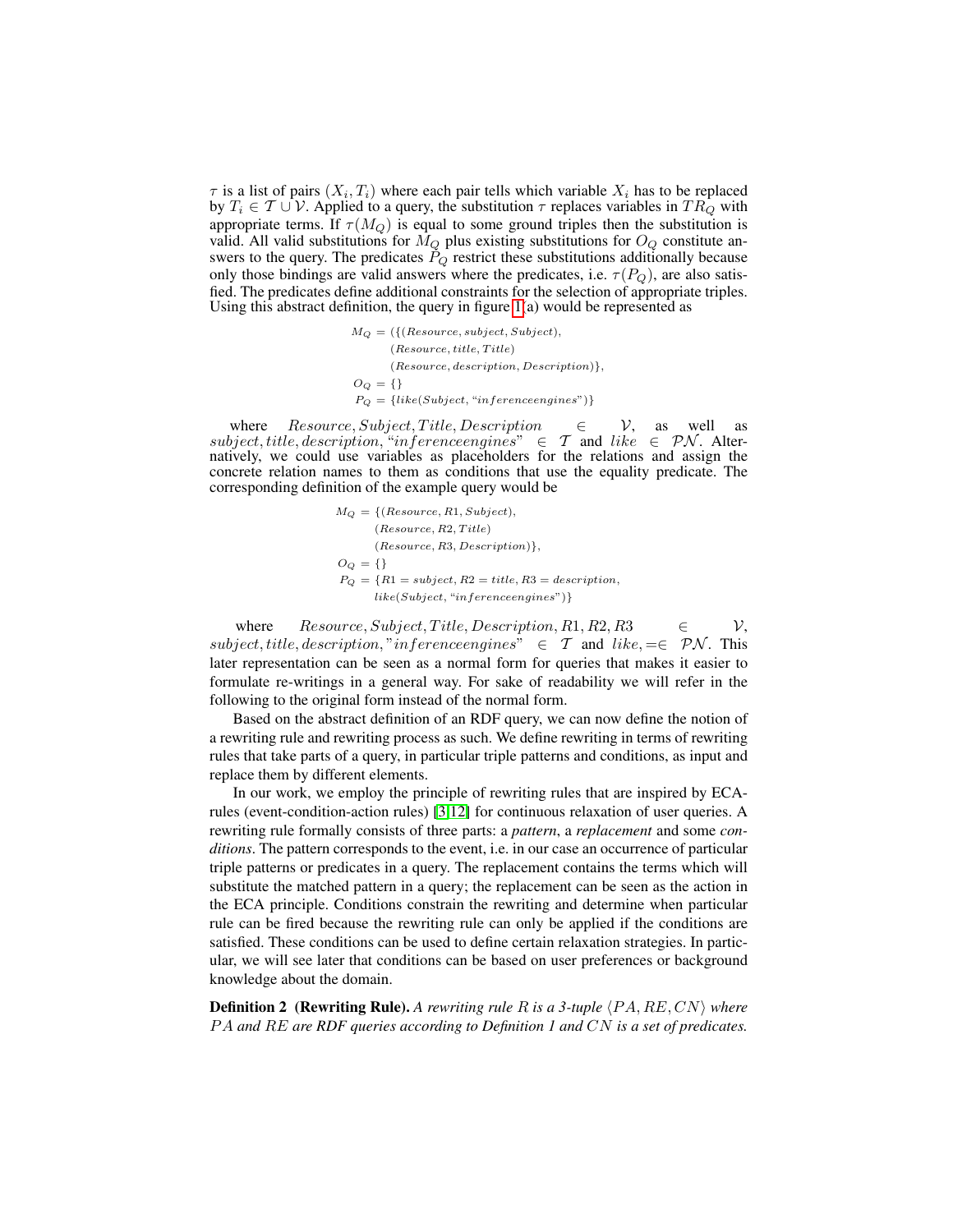For conditions the same constructs as for queries are used where the possible results are also constrained by predicates. Patterns and replacements formally have the same structure like queries. They also consist of a set of triples and predicates. But patterns normally do not address complete queries but only a subpart of a query. Using this definition we can specify a rewriting rule that extends the simple query in figure [1\(](#page-2-0)a) with the language preference of the user 42.

> $PA = (\{(Resource, title, Subject)\}, \emptyset, \emptyset)$  $RE = (\{(Resource, title, Subject),$ (Resource, language, Language)}, ∅,  ${Language = X}$  $CN = \{languagePreference(User, X)\}$

where  $languagePerfect$  is a predicate which looks in his user profile for the language preference of User who is in our case user 42.

While this example contained a rule for refining a query, we will see later that we can use the same mechanism for defining relaxations on a query.

In general a rewriting rules is applicable to all queries which contain the pattern at least as a part. The pattern does not have to cover the whole query. Normally it addresses some triples as well as some predicates in the query. In order to write more generic rewriting rules the pattern must be instantiated which is done by an substitution.

**Definition 3 (Pattern Matching).** A pattern PA of a rewriting rule R is applicable to *a query*  $Q = \langle M_Q, O_Q, P_Q \rangle$  *if there are subsets*  $M'_Q \subseteq M_Q$ ,  $O'_Q \subseteq O_Q$  *and*  $P'_Q \subseteq P_Q$ *and a substitution*  $\theta$  *with*  $\langle M'_Q, O'_Q, P'_Q \rangle = \theta(PA)$ *.* 

In contrast to term rewriting systems [\[1\]](#page-10-0) the definition of a query as two sets of triples and predicates simplifies the pattern matching, i.e. the identification of the right subpart of the query for the pattern match. A subset of both sets has to be determined which must be syntactically equal to the instantiated pattern. Please note that due to set semantics, the triples and predicates in the pattern may be distributed over the query.

Now we will define how the new rewritten query is constructed with the help of the rewriting rule and pattern matching.

**Definition 4 (Query Rewriting).** *If a rewriting rule*  $R = \langle PA, RE, CN \rangle$ 

- $-$  is applicable to a query  $Q = \langle M_Q, O_Q, P_Q \rangle$  with subsets  $M'_Q \subseteq M_Q, O'_Q \subseteq O_Q$ and  $P'_Q \subseteq P_Q$  substitution  $\theta$
- $\theta(CN)$  *is satisfied,*

then the rewritten query  $Q^R = \langle M_Q^R, O_Q^R, P_Q^R \rangle$  can be constructed with  $M_Q^R = (M_Q \setminus I_Q)$  $M_Q'$ )∪θ( $TR_{RE}$ ),  $O_Q^R = (O_Q \setminus O_Q') \cup \theta (TR_{RE})$  and  $P_Q^R = (P_Q \setminus P_Q') \cup \theta (P_{RE})$  with  $R\dot{E} = \langle TR_{RE}, P_{RE} \rangle.$ 

Informally spoken, if the pattern match a query and the conditions are satisfied then the matched pattern is substituted by the replacement.

Applied the above rewriting rule to the basic query we get the following refined rule: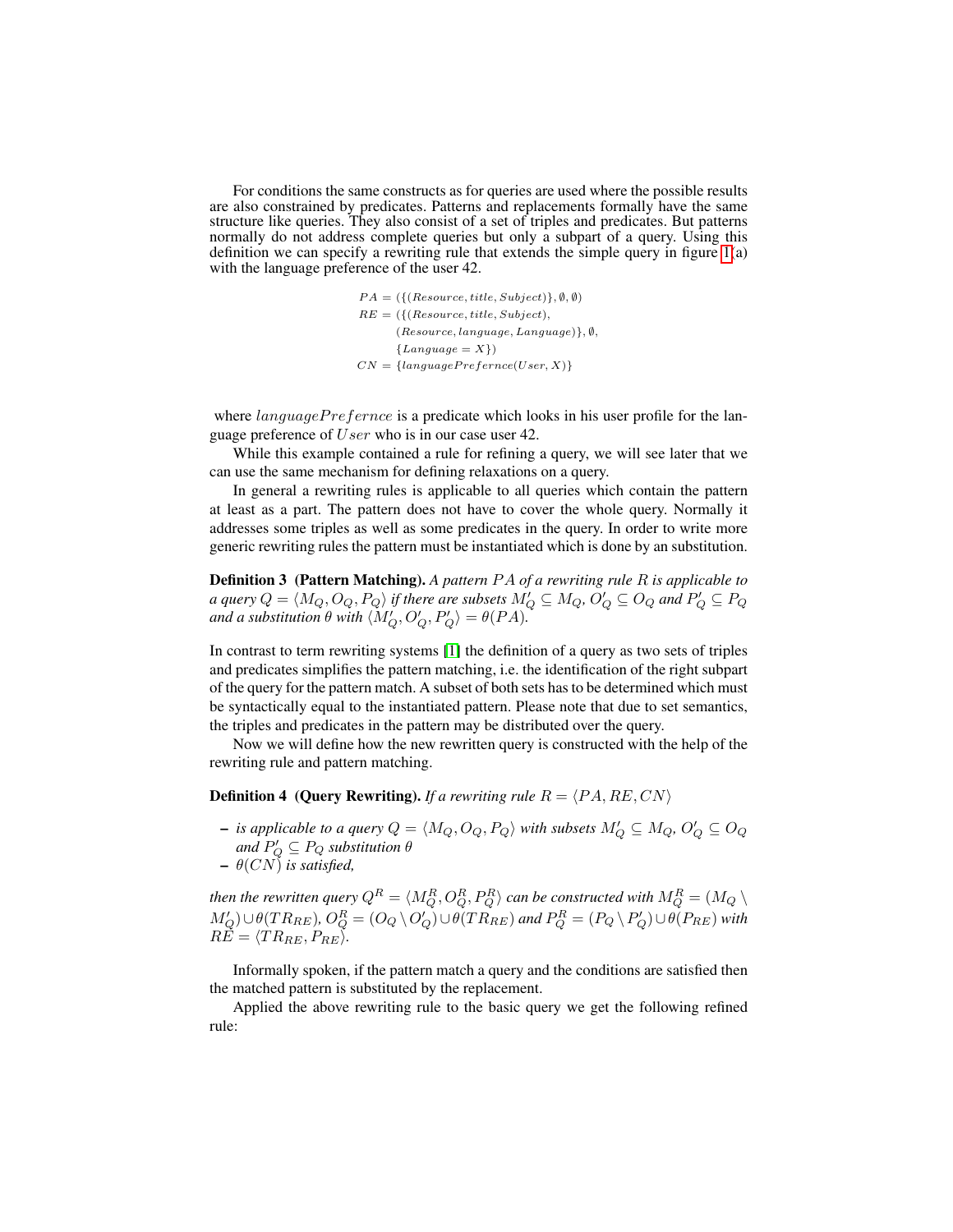```
M_Q = (\{(Resource, subject, Subject),(Resource, title, Title)(Resource, description, Description),
     (Resource, language, Language)},
O_Q = \emptyset (1)
P_Q = \{like(Subject, "inference engines"),\}{Language = "de"\}
```
Please note that the language preference of user 42 is "de" which means German.

#### 4 Domain-Dependent Relaxation

In general the rewriting is a very powerful approach in order to manipulate the overconstrained query. With replacing parts of a query we can realize four types of actions and or course arbitrary combinations of these actions:

- *Making Patterns optional* this provides a query which considers a situation that some of the patterns do not have to appear in metadata. A query then gives also results where particular predicate relaxed to an optional predicate does not occur;
- *Replacing Value* this provides a query where particular predicate value is replaced with another value or a variable. Taxonomies may be used to provide siblings, more general terms, and so on;
- *Replacing Patterns/Predicate* this provides a query where particular triple resp. predicate in restrictions is replaced by another triple resp. predicate. A domain knowledge is employed for this purposes. For example, if a subject query is not satisfied, it may be replaced by title query with similarity measures;
- *Deleting Patterns/Predicate* this provides a query where particular predicate is deleted from a query completely.

As such, these operations are independent of the application domain and the user preference.

The connection to the domain and the user can be made using a set of special predicates in the condition of the rewriting rules that link the manipulation to specific aspects of the domain and the user model. In the following, we discuss two specific predicates for including information about the domain and the user into the rewriting process.

- **domain-preferred-over(X,Y)** This predicate indicates that due to the special nature of the domain a certain relation or value is a better choice for retrieving exact results than another one. We can use this to relax queries by replacing a highly preferred value by a less preferred one that is more likely to deliver a result even if this result may be less exact.
- user-preferred-over $(X, Y)$  This predicate is defined in the context of a specific user and indicates that the user considers a certain relation more important or prefers a certain value over another one. We can use this predicate to relax queries by replacing highly preferred values by less preferred ones or for deciding which of the predicates in a query can be relaxed more easily, because the user considers it less important.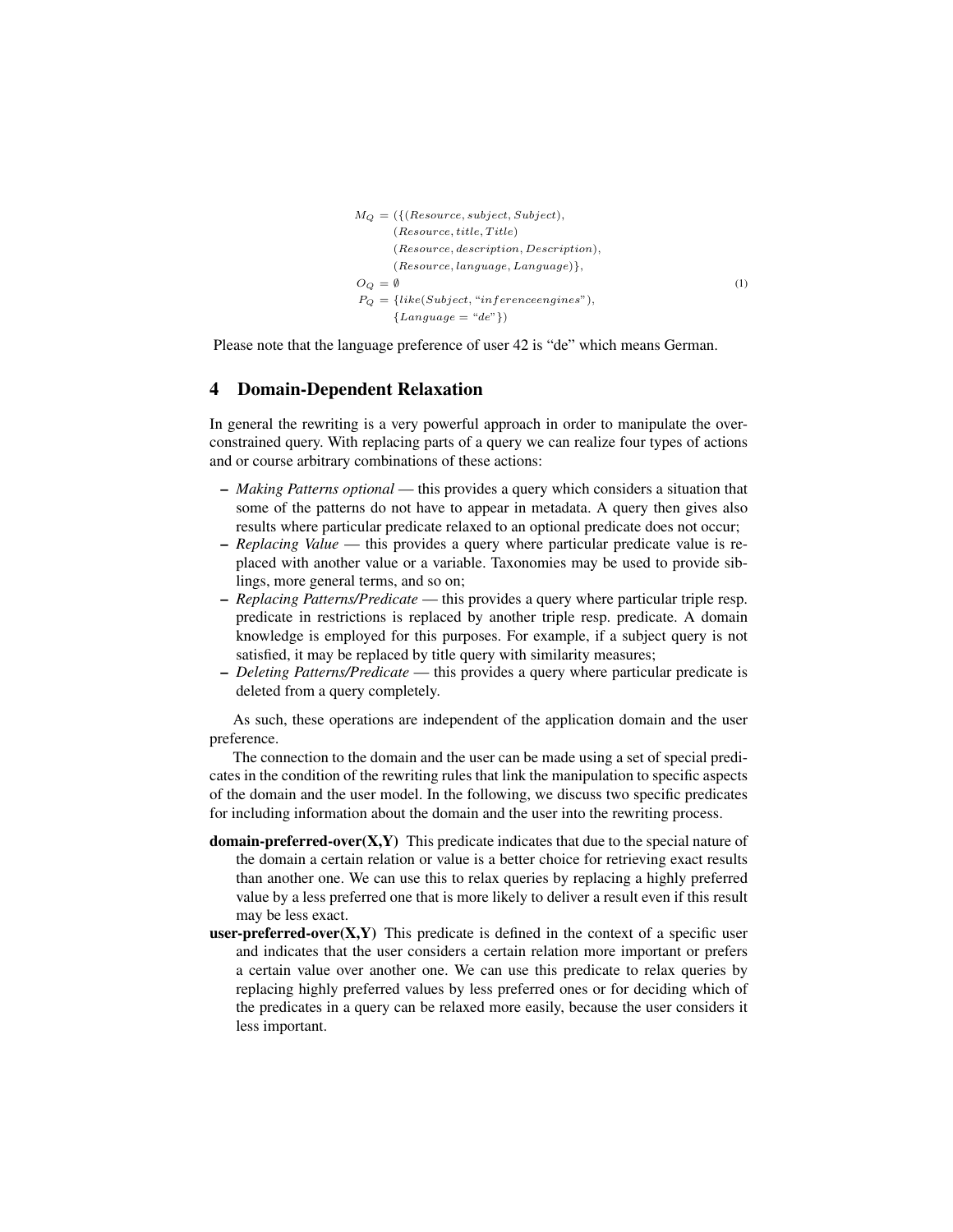In order to make the relaxation smooth, we consider these predicate to be non-transitive. The concrete implementation depends on the chosen representation of the domain and the user profile. In the following, we show how domain and user specific relaxations can be specified using these predicates.

*Domain Preferences* For example, in the learning environment a user searches a resource with a specific subject. But if there is no resource with that subject then we would like to relax the query that the subject term can also appear in the title of a resource description. This strategy can be derived from a domain preference stating that the "subject" relation has the highest priority as it can be assumed to most precisely reflect the content of a resource followed by the "title" and finally the "description" relation. For the actual relaxation process each of these relations is implemented by a rewriting rule like the following:

> $PA = (\{(Resource, subject, Subject)\}, \emptyset, like(Subject, Value)$  $\begin{aligned} RE = (\{(Resource, R, New)\}, \{(Resource, subject, Subject)\}, \end{aligned}$  ${like(New, Value)}$  $CN = \{domain - preferred - over(subject, R)\}$

The triple {Resource} subject {Subject} looks for any resource Resource with subject Subject. The predicate like constrains the variable Subject to the user's term (Value), i.e. the subject the user is looking for. If a query contains such an triple and such an predicate then the rewriting rule is applicable.

The replacement part of the rule defines how the matched triple and predicate has to be replaced. The subject Pattern is replaced by the second triple {Resource} R {New}. The pattern about the subject of the resource is made optional because the reason that the original query did not produce any result might have been that the relevant resources did not have any subject.

The rewriting rule can be applied to the query in Figure [1b](#page-2-0)). The result is shown in Figure [2.](#page-7-0)

```
SELECT * FROM
  [{Resource} subject {Subject}],
  {Resource} title {New},
  {Resource} title {Title},
  {Resource} description {Description},
  {Resource} language {Language},
  {Resource} requires {} subject {Prerequisite},
  {User} hasPerformance {} learning_competency {Competence}
WHERE
  New Like "*inference engines*",
  Prerequisite = Competence,
  Language = de,
  User = user42
```
<span id="page-7-0"></span>Fig. 2. Relaxed Query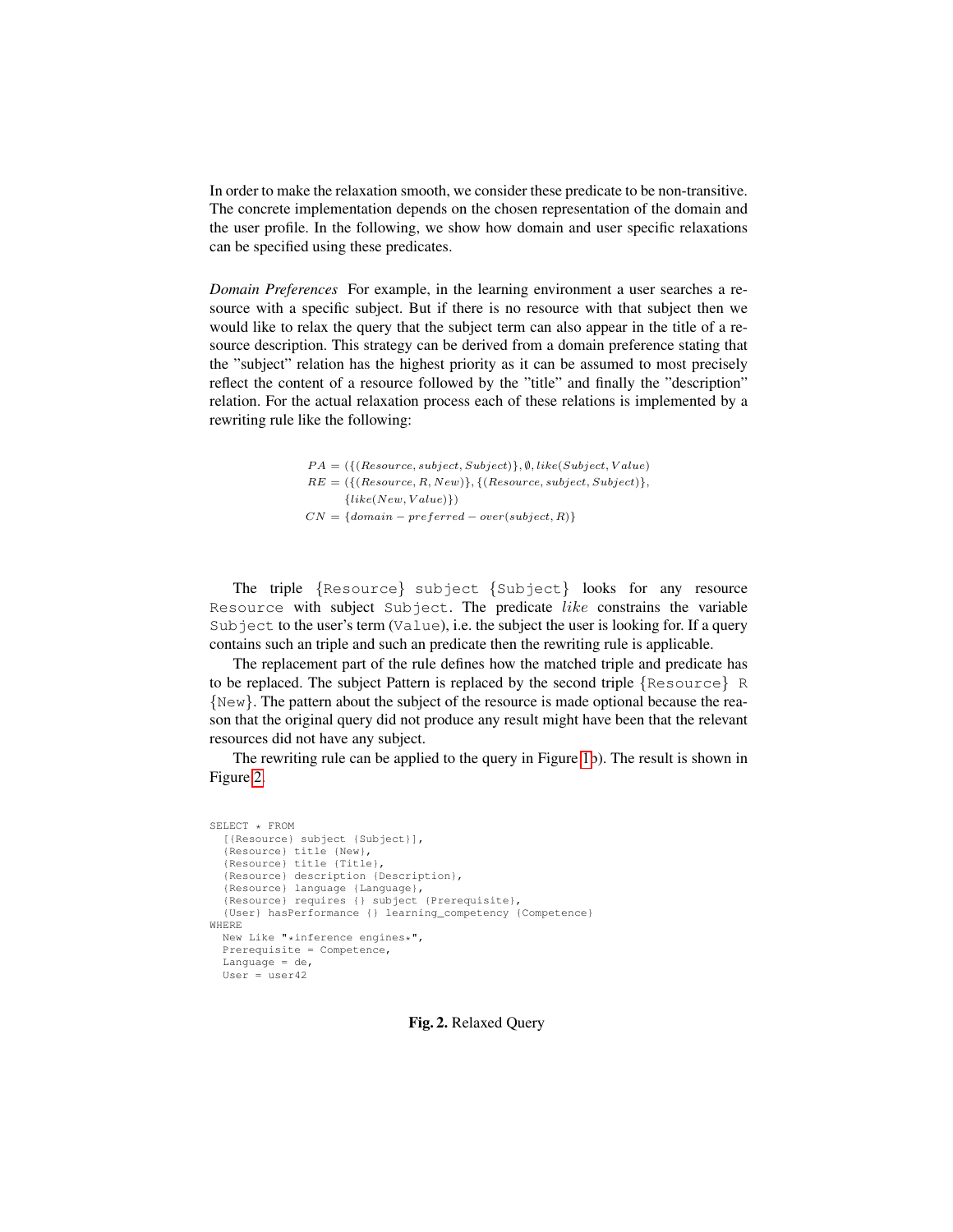This rule can easily be generalized to a rule that applies to any kind of preferences between relations in query patterns. In this case the concrete relation subject has to be replaced by an appropriate variable. In this case, the rewriting process is completely controlled by the definition of preferences between relations and values.

*User Preferences* Another kind of relaxation is the rewriting the over-constrained query according to the knowledge about the user. In the learning scenario the user might prefer learning resources in German but Dutch may also be okay. This knowledge is used to refine the query, i.e. looking for resources in German. However if there is no resources in German then the query can be relaxed according to user's second preference.

In contrast to the domain preferences mentioned in the last section that can be specified inside the application, these preferences can be different for each user. As a consequence we have to provide an interface where each user can specify his or her personal preferences that can then be stored in the user profile. A user interface for that is very simple, a slider is provided next to each item at a user interface for specifying an importance of the predicate for a user. The default slider positions are provided according to a default domain knowledge. Using our general environment model, these preferences can be used in the same way as domain preferences once they have been entered by the user. The use of the corresponding preference relations in the rewriting process is illustrated by the following example.

```
PA = (\{(Resource, language, Language), \emptyset, \{Language = L1\})RE = (\{(Resource, language, Language), \emptyset, \{Language, L, \emptyset\})\}CN = \{user-preferred-over(L1, L2)\}
```
The rule tries to relax user's first language preference to his second reference as stored in his profile. The value of the first preference is replaced by the value of the second preference. Assuming that user-preferred-over(de,nl) holds, the result of applying this rewriting to the query in figure [2\(](#page-7-0)b) is the query shown in figure [3](#page-8-0)

```
SELECT * FROM
  [{Resource} subject {Subject}],
  {Resource} title {TMPTitle},
  {Resource} title {Title},
  {Resource} description {Description},
  {Resource} language {Language},
  {Resource} requires {} subject {Prerequisite},
  {User} hasPerformance {} learning_competency {Competence}
WHERE
  TMPTitle Like "*inference engines*",
  Prerequisite = Competence,
  Language = nl,
  User = user42
```
<span id="page-8-0"></span>Fig. 3. Example of rewritten Query

The above rewriting rule can easily be generalized to a rewriting for any value preference. The condition then would be that the environment items of such preferences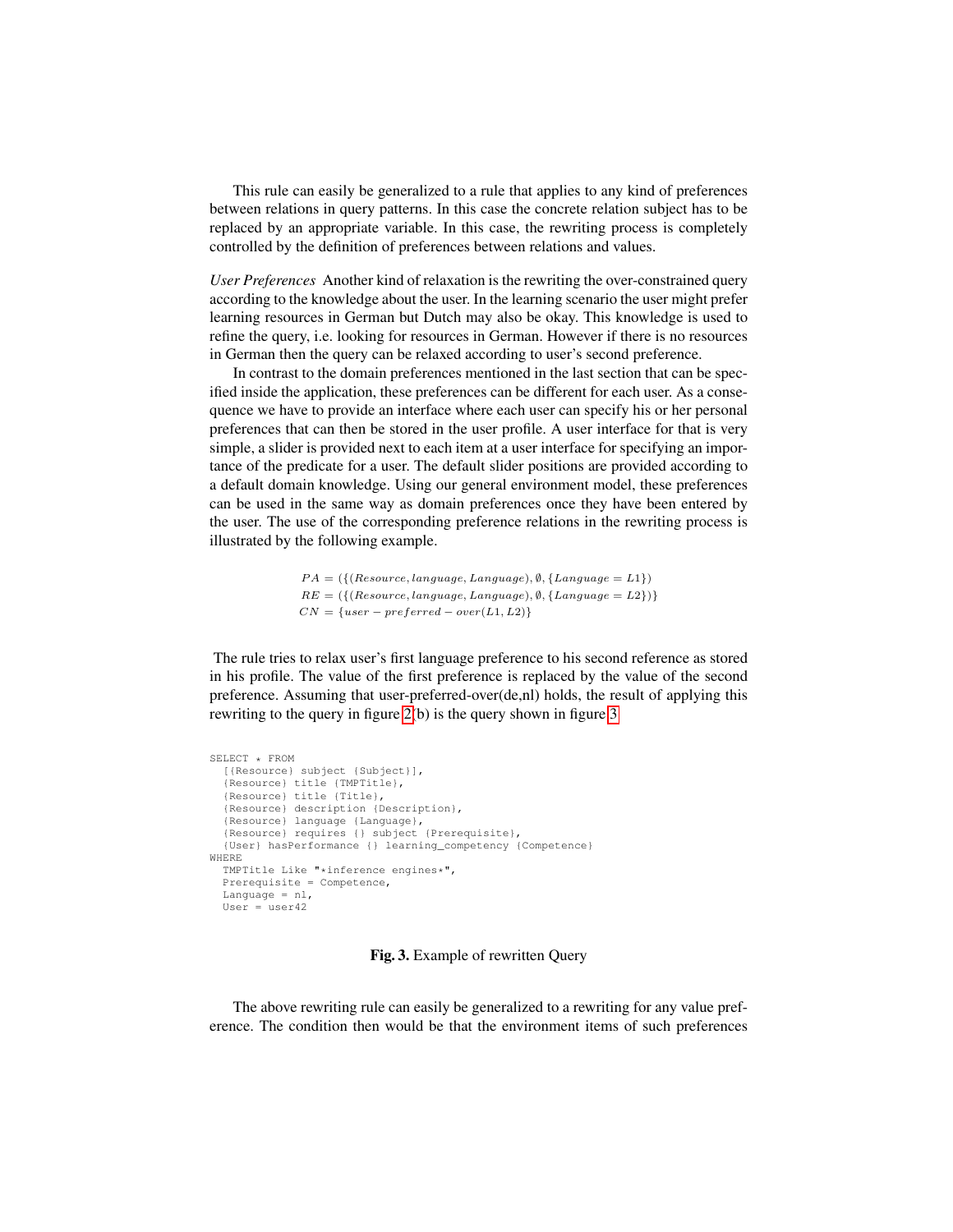must not refer to the subject predicate language but only to the same predicate (which is represented as a variable). So a variable instead of the literal language in the condition yields into a general rewriting rule for value preferences.

## 5 Relaxation Strategies

As we have seen in the examples above, different modifications can be combined either in the same rewriting rules or by successive application of re-writing rules on the result of the previous one. In the example above the order in which the rules are applied does not matter as the changes are independent, we can easily see, however, that sets of rewriting rules do have have to be confluent. If we add a rule that remove the subject pattern, the language preference can still be changed independently from others, but we have to decide whether to remove the subject pattern or whether to ask for titles that contain the topic instead. Different techniques have been proposed to cope with this situation. We can distinguish the following general strategies:

*User Interaction* As described in [\[11\]](#page-11-9) possible re-writings and the resulting queries can be represented as a graph structure. This representation can be used to guide the user through the space of re-writings by presenting all possible rewriting and the corresponding answers to the user letting her decide which way to proceed.

*Heuristic Search* On a more general level, the process of query refinement can be formulated as a heuristic search problem. The search space consists of all possible queries and re-writing rules are used to navigate in the search space. Different search strategies can be employed to determine the best sequence of re-write operations. Heuristics used range from the number of results, the degree of ambiguity of the query [\[14\]](#page-11-10) or the effort needed to recompute the result of the new query from the result of the previous one [\[15\]](#page-11-11). A general problem of heuristic search approaches to relaxation strategies is the lack of an appropriate termination criterion that determines when the search has reached a goal state. This problem can be addressed by limiting the search depth and picking the solution with the best heuristic evaluation. Another possibility is to implement an interactive search paradigm where the system evaluates different alternatives using heuristic search and lets the user decide with of the sequences to use.

*Divide and Conquer* In the context of relational databases, divide and conquer techniques have been investigated that process different possible relaxations in parallel and merge the results of these parallel evaluations. Promising approaches of this type are top-k methods [\[5](#page-11-12)[,7](#page-11-13)[,2\]](#page-11-14) and skylining algorithms [\[10](#page-11-15)[,9\]](#page-11-16). Top-k needs a function which associates a ranking number with each answer. The k best answers )with respect to this function) across all possible relaxations are returned. Obviously, the function should operate independently from the relaxation in order to select answers from different relaxations. Skylining assume that the data is organized according to several independent dimensions. It tries to return the best answers according to each dimension. In this context the dimensions are the different possibilities of relaxations. Skylined relaxation returns the best answer from each possible relaxation.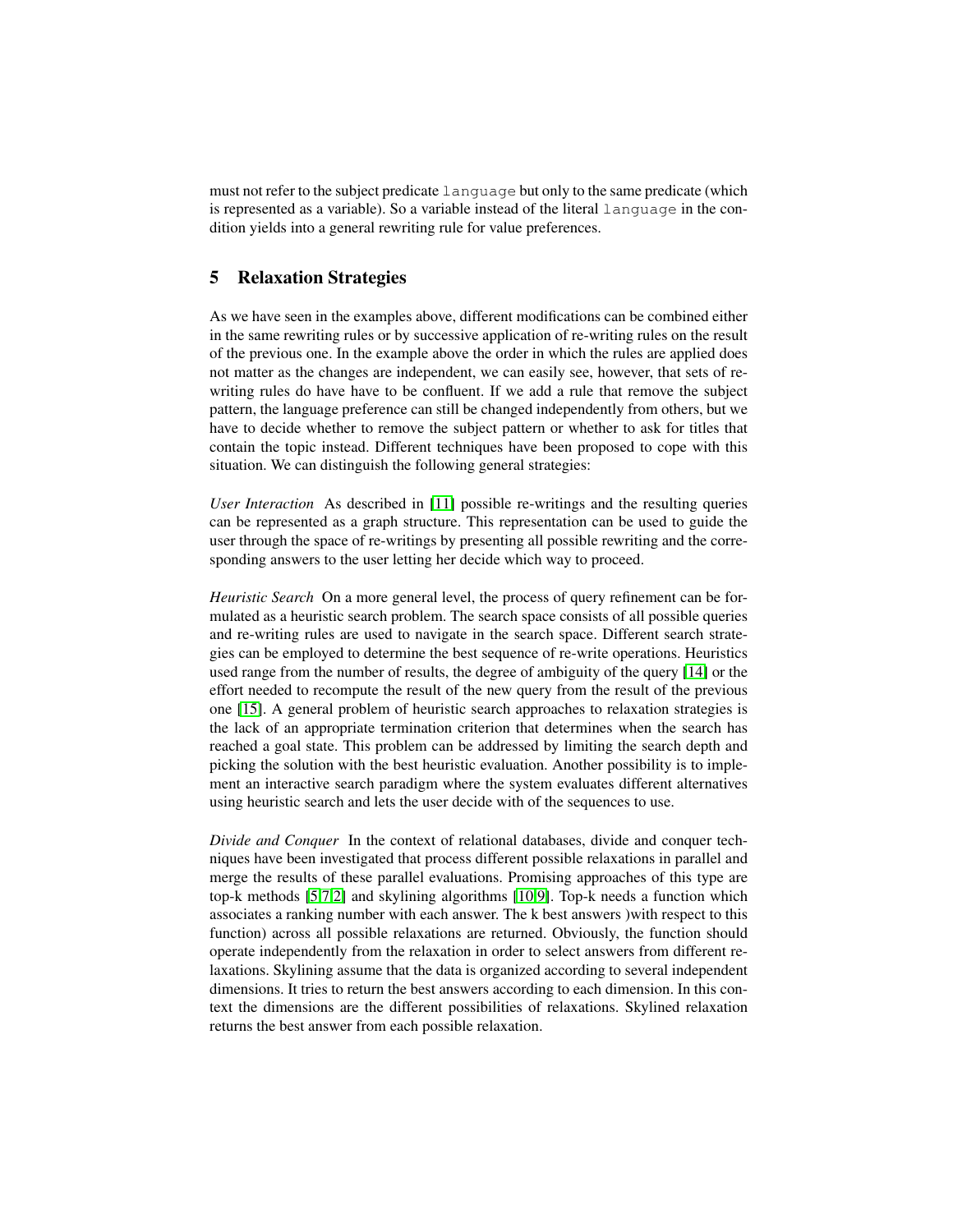#### 6 Implementation

We have implemented and tested the relaxation approach described in this paper in a prototypical fashion. In particular, we defined a PROLOG based language for specifying and operationalizing re-writing rules. The corresponding languages operates on RDF queries specified in SeRQL, but can easily be adapted to any other RDF query language. Specifications of the rewriting rules mentioned in the last section are shown in the appendix. We tested the rewriting approach on an existing e-learning data that can be accessed via the Sesame System. Currently, the relaxation approach is being integrated into the distributed e-learning system described in [\[4\]](#page-11-1).

## 7 Conclusions and Further Work

In this paper, we have proposed a framework for query relaxation to provide personalized information access to resources on the semantic web. The framework is based on the event-condition-action (ECA) paradigm where events are matching patterns, conditions are based on ordering between concepts of common sense domain knowledge and user preferences, and actions are the replacements for relaxing a query. The relaxation is based on the term rewriting principles enhanced with conditions provided by the ECA paradigm. This integration is a contribution to the term rewriting domain. The relaxation is controlled by conditions from domain and user preference ontology. The order is given by importance of predicates and values in the ontology for environment preferences, user profile, and common sense domain knowledge. This makes the approach very well suitable for the access to metadata on the semantic web as the domain knowledge helps to overcome the fact of heterogeneity and differences in how the metadata are authored on the semantic web.

In our further work, we would like to concentrate on the algorithms for determining termination of relaxation. We have considered several strategies in this paper but it requires further studies to give a recommendation how to decide among them. We also would like to experiment with different user preference models and how they contribute to the relaxation process. Last but not least, user preference elicitation methods and techniques needs to be studied to get as accurate user preferences as possible to support personalized access to information on the semantic web.

#### 7.1 Acknowledgments

This work is partly supported by KNOWLEDGEWEB (IST-2004-507482) and PRO-LEARN (IST-2004-507310), EU funded projects in the semantic web and technologyenhanced learning areas.

## **References**

<span id="page-10-0"></span>1. Franz Baader and Tobias Nipkow. *Term rewriting and all that*. Cambridge University Press, New York, NY, USA, 1998.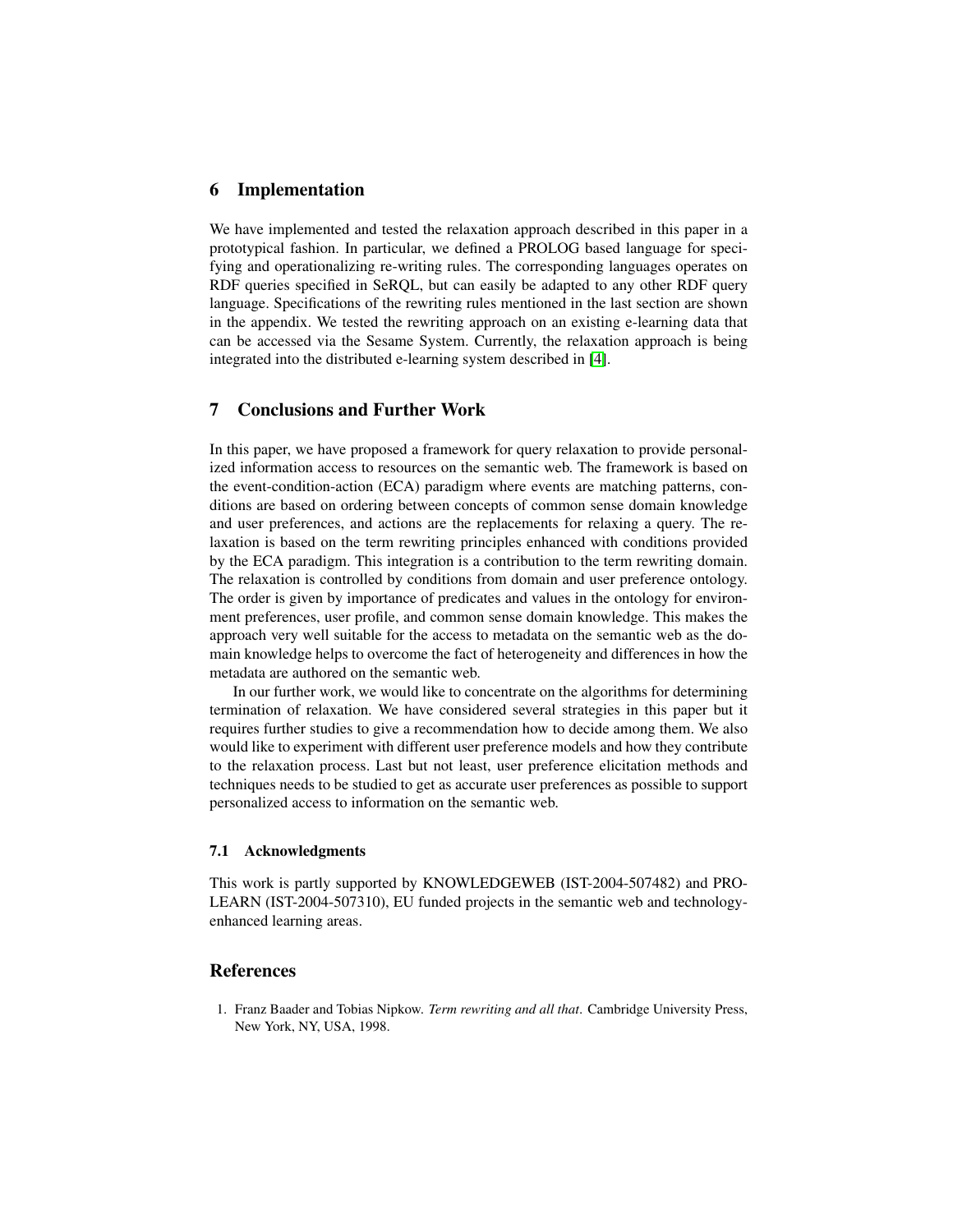- <span id="page-11-14"></span>2. Nicolas Bruno, Luis Gravano, and Amelie Marian. Evaluating top-k queries over web- ´ accessible databases. In *Proceedings of the 18th International Conference on Data EngineeringE*, pages 369–. IEEE Computer Society, 2002.
- <span id="page-11-7"></span>3. Stefano Ceri. A declarative approach to active databases. In Forouzan Golshani, editor, *ICDE*, pages 452–456. IEEE Computer Society, 1992.
- <span id="page-11-1"></span>4. Peter Dolog, Nicola Henze, Wolfgang Nejdl, and Michael Sintek. Personalization in distributed e-learning environments. In *Proc. of WWW2004 — The Thirteen International World Wide Web Conference*, New Yourk, May 2004. ACM Press.
- <span id="page-11-12"></span>5. Ronald Fagin, Amnon Lotem, and Moni Naor. Optimal aggregation algorithms for middleware. In *PODS '01: Proceedings of the twentieth ACM SIGMOD- SIGACT-SIGART symposium on Principles of database systems*, pages 102–113, New York, NY, USA, 2001. ACM Press.
- <span id="page-11-2"></span>6. Terry Gaasterland, Parke Godfrey, and Jack Minker. An overview of cooperative answering. *Journal of Intelligent Information Systems*, 1(2):123–157, 1992.
- <span id="page-11-13"></span>7. Ulrich Guntzer, Wolf-Tilo Balke, and Werner Kießling. Optimizing multi-feature queries ¨ for image databases. In Amr El Abbadi, Michael L. Brodie, Sharma Chakravarthy, Umeshwar Dayal, Nabil Kamel, Gunter Schlageter, and Kyu-Young Whang, editors, *VLDB 2000, Proceedings of 26th International Conference on Very Large Data Bases, September 10-14, 2000, Cairo, Egypt*, pages 419–428. Morgan Kaufmann, 2000.
- <span id="page-11-6"></span>8. Pat Hayes. Rdf semantics. Recommendation, W3C, 2004.
- <span id="page-11-16"></span>9. Werner Kießling and Gerhard Köstler. Preference sql - design, implementation, experiences. In *Proceedings of 28th International Conference on Very Large Data Bases (VLDB02)*, pages 990–1001, 2002.
- <span id="page-11-15"></span>10. M. Lacroix and Pierre Lavency. Preferences; putting more knowledge into queries. In Peter M. Stocker, William Kent, and Peter Hammersley, editors, *Proceedings of 13th International Conference on Very Large Data Bases (VLDB87)*, pages 217–225. Morgan Kaufmann, 1987.
- <span id="page-11-9"></span>11. A. Motro. Flexx: A tolerant and cooperative user interface to database. *IEEE Transactions on Knowledge and Data Engineering*, 2(2):231–245, 1990.
- <span id="page-11-8"></span>12. George Papamarkos, Alexandra Poulovassilis, and Peter T. Wood. Event-condition-action rule languages for the semantic web. In Isabel F. Cruz, Vipul Kashyap, Stefan Decker, and Rainer Eckstein, editors, *SWDB*, pages 309–327, 2003.
- <span id="page-11-5"></span>13. N. Paton. *Active Rules in Database Systems*. Springer, 1999.
- <span id="page-11-10"></span>14. Nenad Stojanovic. On analysing query ambiguity for query refinement: The librarian agent approach. In *Conceptual Modeling - ER 2003*, volume 2813 of *Lecture Notes in Computer Science*, pages 490 – 505. Springer-Verlag, 2003.
- <span id="page-11-11"></span>15. H. Stuckenschmidt. Similarity-based query caching. In *th Internationa Conference on Flexible Query Answering System FQAS*, Lecture Notes in Artificial Intelligence, Lyon, France, 2004. Springer Verlag.
- <span id="page-11-3"></span>16. H. Stuckenschmidt and F. van Harmelen. Approximating terminological queries. In *Proceedings of the Fifth International Conference on Flexible Query Answering Systems FQAS 2002*, Lecture Notes in Artificial Intelligence, Copenhagen, Denmark, 2002. Springer Verlag.
- <span id="page-11-0"></span>17. Heiner Stuckenschmidt, Anita de Waard, Ravinder Bhogal, Christiaan Fluit, Arjohn Kampman, Jan van Buel, Erik van Mulligen, Jeen Broekstra, Ian Crowlesmith, Frank van Harmelen, and Tony Scerri. Exploring large document repositories with rdf technology - the dope project. *IEEE Intelligent Systems*, 2004. to appear.
- <span id="page-11-4"></span>18. Holger Wache, Perry Groot, and Heiner Stuckenschmit. Scalable instance retrieval for the semantic web by approximation. In *Proceedings of the 6th International Conference on Web Information Systems Engineering (WISE'05)*, 2005.